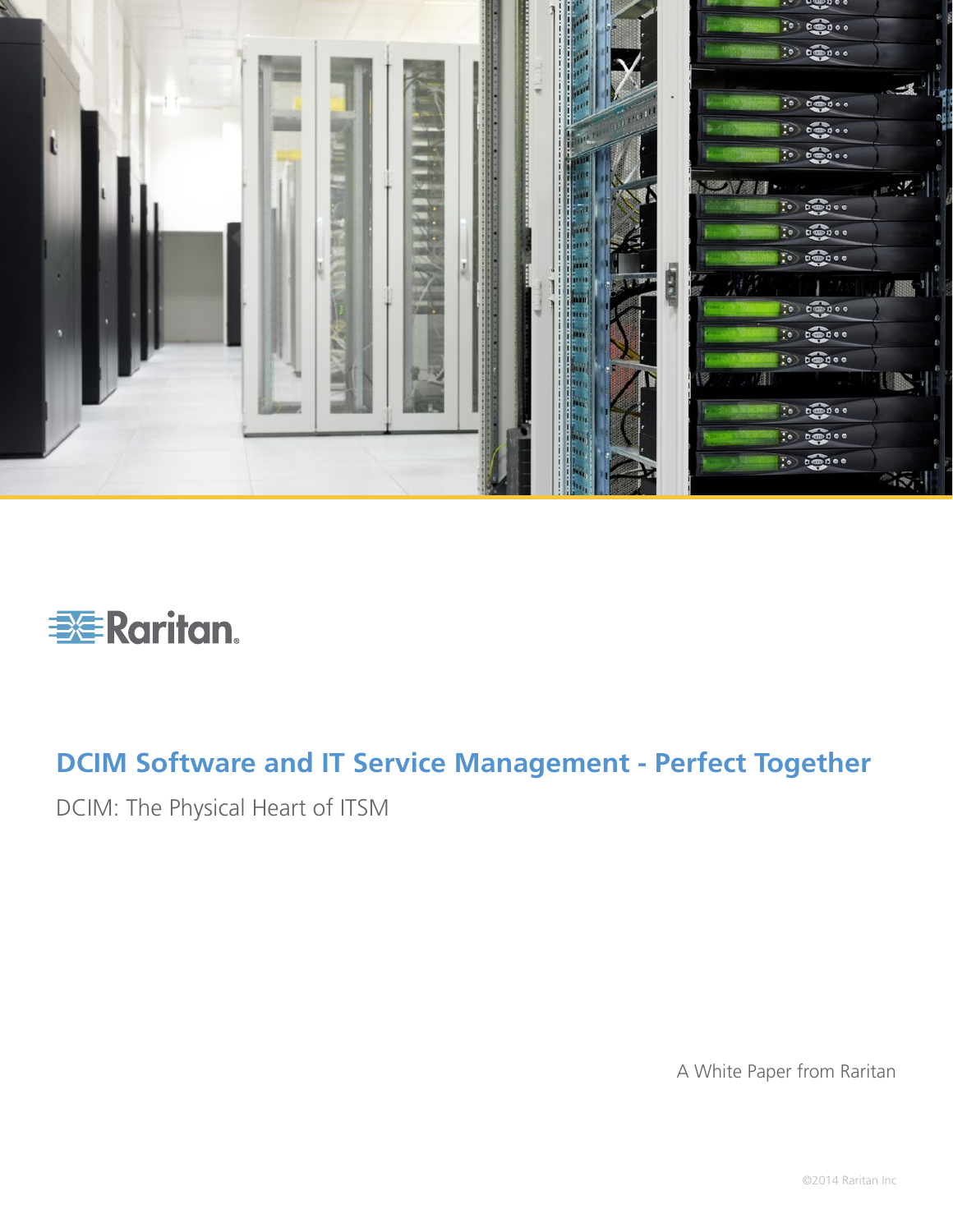## **Overview**

*Information Technology is so fundamental to every business today that every organization needs to establish formal processes to ensure that IT services are continually aligned to the business, and deliver efficient and reliable support over the entire lifecycle of products and services. These processes, commonly classified as IT Service Management (ITSM), may follow a well-known model such as ITIL (IT Infrastructure Library) or, more likely, a set of internally-developed best practices.* 

*Regardless of the chosen approach, it will typically include a database (or repository) that defines the current overall IT function status accompanied by a set of ITSM processes with well- defined steps and workflow rules for planning, designing, implementing, managing and changing all components of the IT function. Many organizations have deployed ITSM software to automate and control some of these processes, especially to manage and document the workflow for changes to any component of the IT function.* 

*At the heart of the overall IT function is the data center where an analogous discipline categorized as Data Center Infrastructure Management (DCIM) has evolved to guide the management of data center assets, their environment, and overall operations. Many organizations will effectively use both ITSM software and DCIM software independently. However, since DCIM can be categorized as a subset of ITSM, there can be added*  value to tying the management of the physical data center to the general IT management framework. In this paper, we discuss how Raritan's *DCIM software can be integrated with existing ITSM software to increase efficiency and reliability.*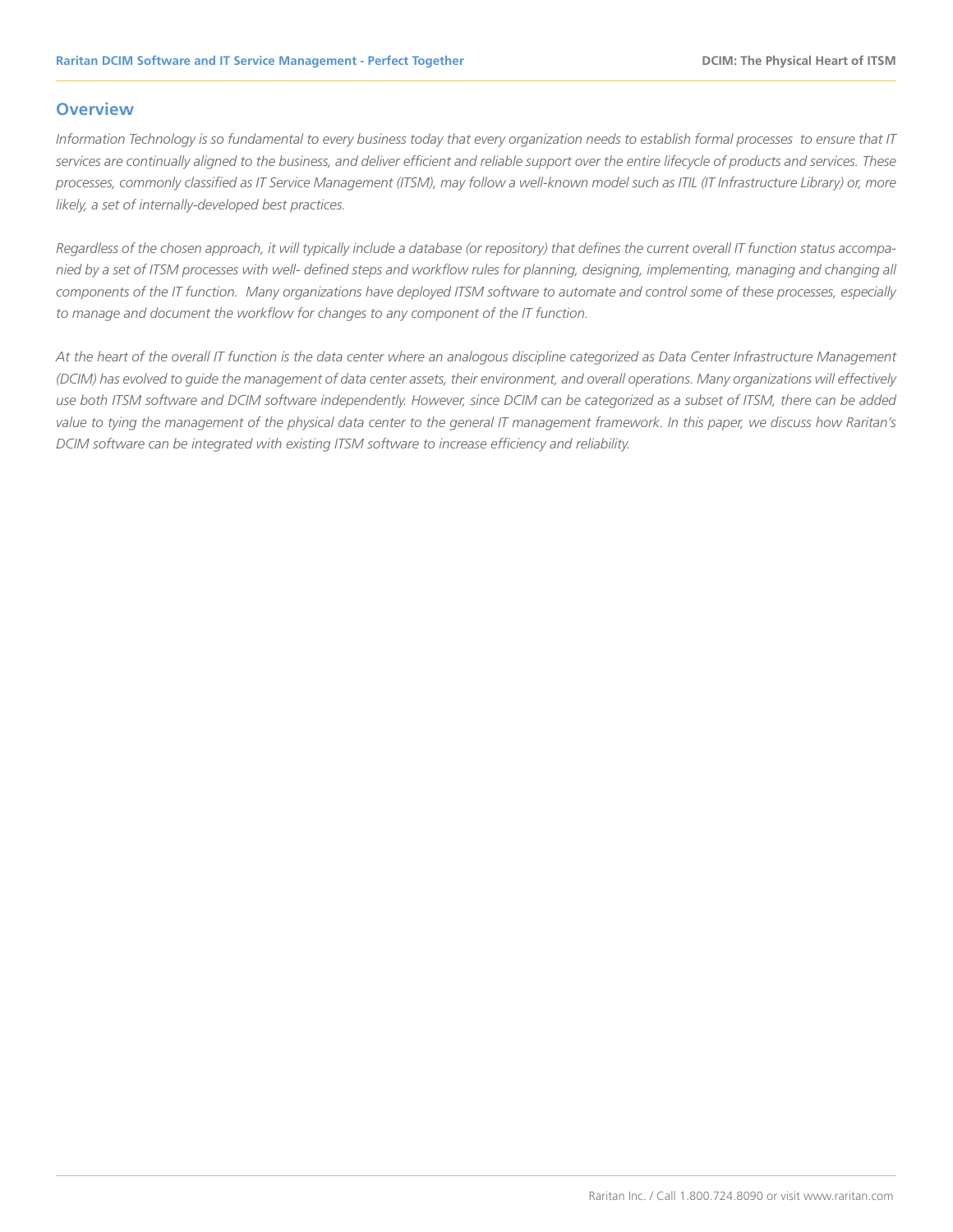## **What is a DCIM System?**

*Practical definition: "A data center infrastructure management (DCIM) system collects and manages information about a data center's assets,*  resource use and operational status. This information is then distributed, integrated, analyzed and applied in ways that help managers meet *business and service-oriented goals and optimize their datacenter's performance."* — 451 Group

A DCIM system will typically include:

- Single, accurate, **centralized database** of all physical and virtual data center assets
	- What assets do we have, where are they located, what are they connected to, what is their purpose, what are their detailed specifications, what is their service history?
- Accurate, real-time data on space, power and cooling **utilization** and **availability**.
	- Where can we move or add equipment?
- Real-time dashboards that **monitor** operations.
	- Are there potential power or cooling issues?
- Complete data center visualization including: equipment, power, network, connections.
	- Where is the problem, what is its impact down the line?
- Information and insights for capacity **planning/optimization**.
	- Where do I have spare space, power and energy resources? How and when do I best expand?
- A **workflow** management feature with ticketing system integration.
	- What is the status of the request move, add, or change of an item?

*In short, your DCIM system is the trusted source of data center information to answer all questions.*

**Health and Capacity Map provides an easy to understand status view of your data center Power, Current, Temperature, Humidity, Airflow, Pressure and more.**

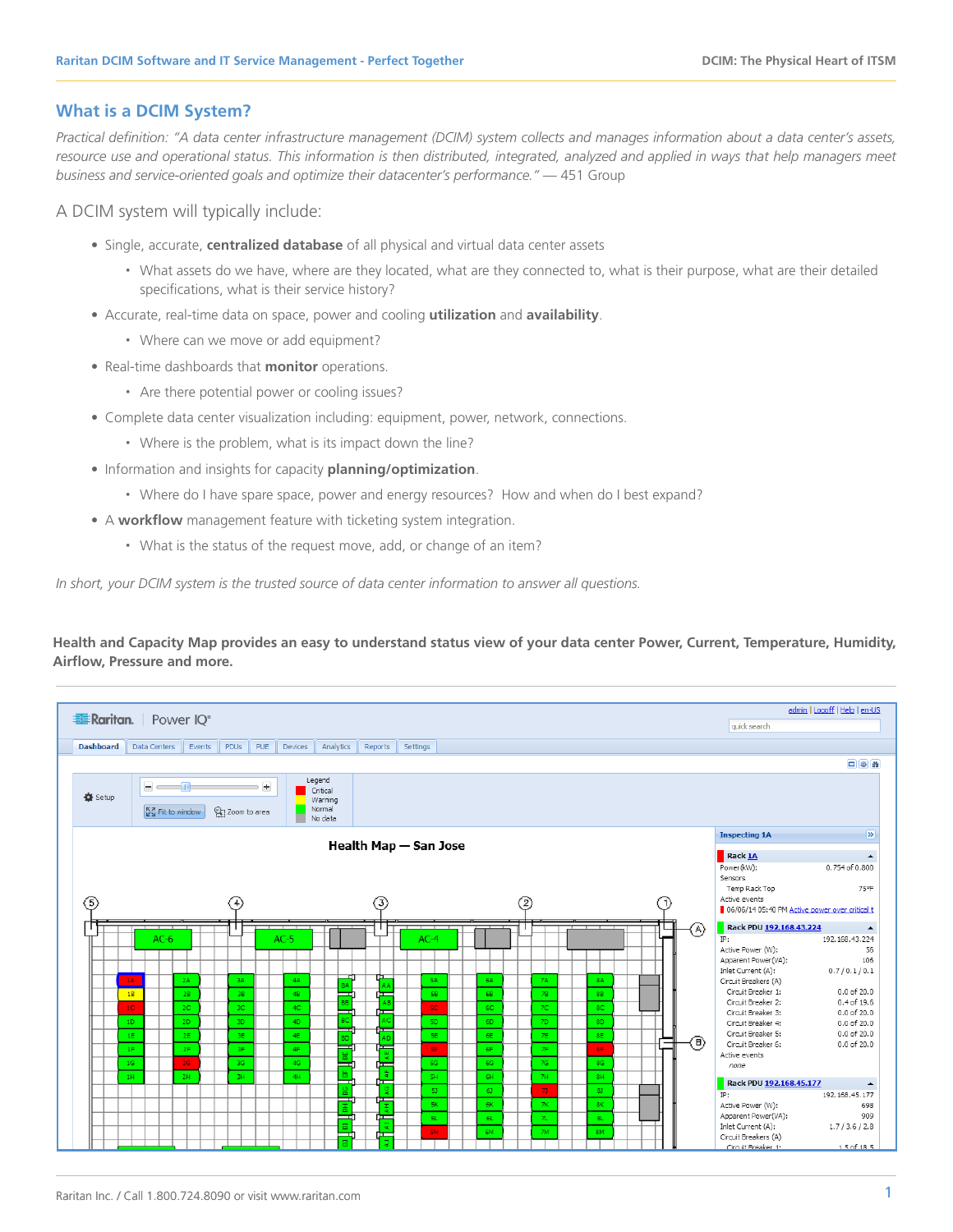## **How are ITSM and DCIM Connected?**

An ITSM system will provide processes for documenting, managing, and changing all components of traditional IT functions such as server management, and provides a central repository for storing ITSM information. In most ITSM software implementations, that central repository is called the Configuration Management Database (CMDB) and it normally includes the same information one may find in a DCIM database. Furthermore, a key component of both ITSM and DCIM best practices is a "ticketing" process and a workflow engine that manages change requests. So it is clear that ITSM and DCIM have both conceptual as well as practical similarities. In fact, much of the power and value of both ITSM and DCIM are attributable to four very simple, analogous concepts and their implementation:

- Accurate definition of the current status of system elements.
- Formal processes to request and implement changes to the current status.
- Single point of control for change request initiation/incident logging (ticketing).
- Automated tracking of process steps.

## **These concepts can be related directly to:**

| <b>Component</b>                           | <b>ITSM Software</b>                    | <b>DCIM Software</b>      |
|--------------------------------------------|-----------------------------------------|---------------------------|
| Database                                   | CMDB (includes static DCIM information) | Physical Asset            |
| Processes                                  | Management                              | Management, Monitoring    |
| Ticketing Process for<br>Change Management | Services Desk for all changes           | Physical change requests  |
| Workflow Engine                            | Controls all changes                    | Controls physical changes |

As we see ITSM and DCIM software have common and overlapping elements, and thus DCIM can be viewed, to some extent, as a subset or extension of ITSM. So organizations that have already adopted ITSM software and also want to realize the benefits of DCIM software may gain even greater operational efficiencies by integrating the two and leveraging their combined strengths.

**A comprehensive DCIM solution is comprised of components that include Enterprise Class monitoring, complete inventory information, multiple ways to visualize and report on data, workflow management, and open integration capabilities.**

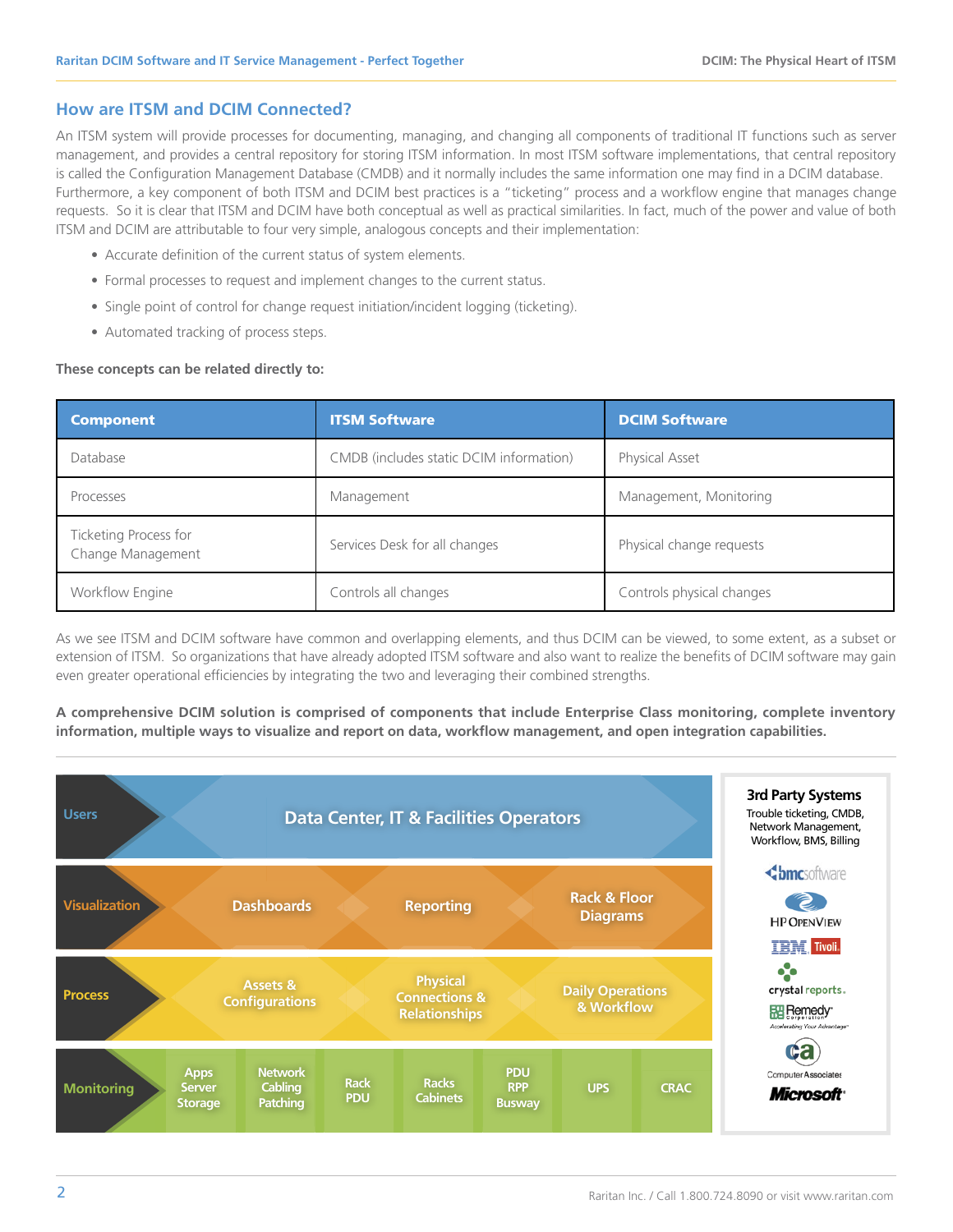# **ITSM and DCIM -- Objectives and Relative Strengths**

The primary goal of ITSM is to better align IT with the business throughout the product or service delivery lifecycle, while the primary goal of DCIM is optimize the performance of the data center that serves that same business. This commonality indicates there are benefits to be gained with integration.

The adoption of a complete set of ITSM processes requires extensive time and resources - something very few organizations are able to commit to. Most organizations will build a simplified CMDB to document the current status of all IT assets—e.g. IT services, applications, data center equipment, and relationships, and they will often implement only those processes for managing changes using available ITSM software tools from providers such as BMC, HP and Service Now.

The core strength of an ITSM system lies in the comprehensive documentation of the current status of all IT assets (CMDB) along with robust processes and tools to request and manage any change – i.e. the IT service desk, a ticketing system and workflow engine.

On the other hand, the standard CMDB will often lack crucial data center asset detail, especially a dynamic dashboard with real-time and historical information on space, power, cooling usage, and physical connections of both the power chain and data communications cable plant. This information is crucial for reliable and efficient day-to-day operations, as well as capacity planning of the data center; this is the strength of DCIM.

So, an organization that has deployed both ITSM and DCIM systems can realize operational efficiency and reliability by leveraging the ITSM change management tools and incorporating DCIM's extensive data center information into a single ITSM central repository.

## **A comprehensive DCIM supports IT assets as they flow through various lifecycle changes**

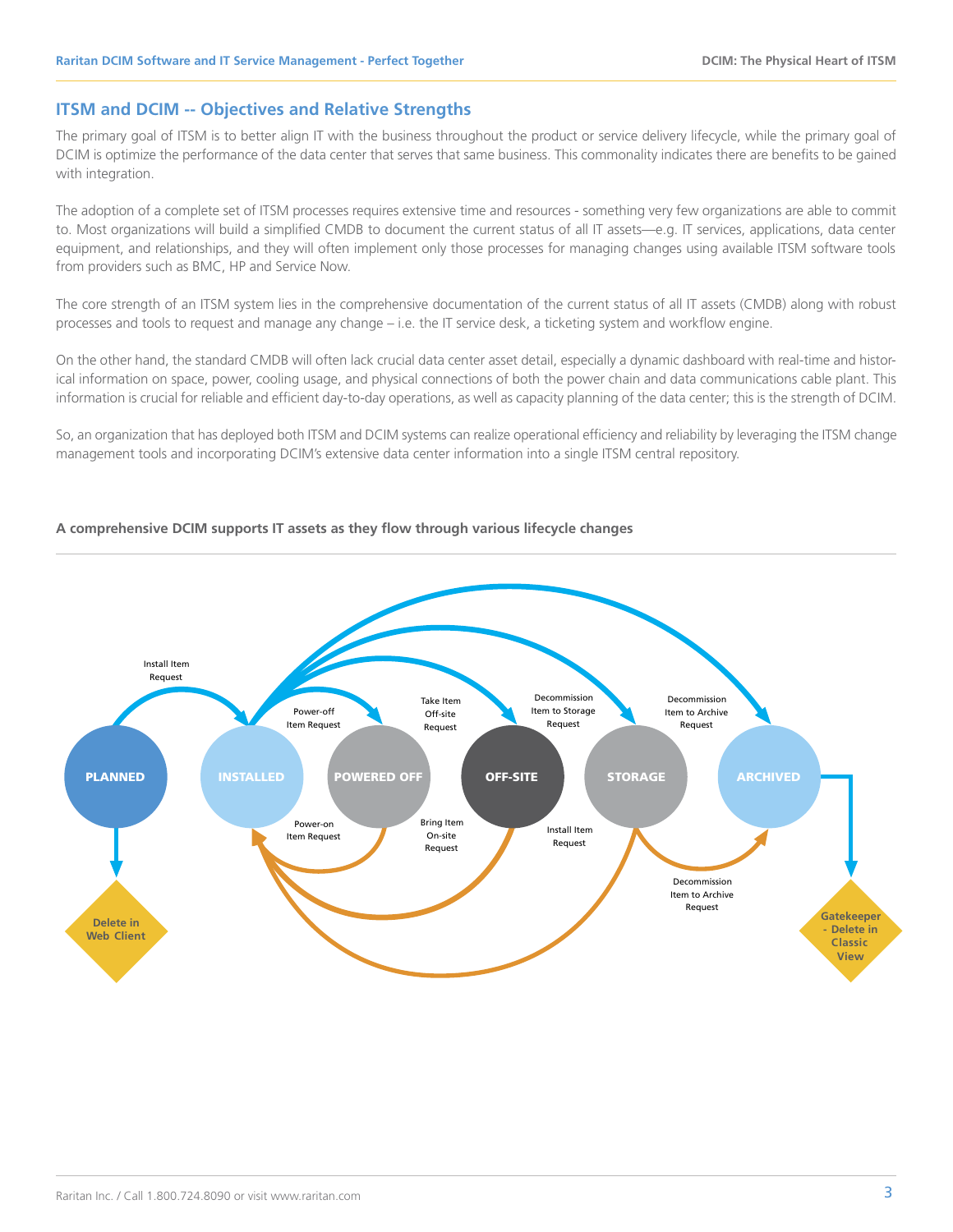# **Benefits of Integrating ITSM and DCIM**

Several organizations are already integrating their Raritan DCIM software with their ITSM software and operational support elements, e.g. CMDB, Service Desk, change ticketing systems, and workflow engines.

Requested changes to the DCIM system information flow to and back from the ITSM system. In this way, there is operational consistency in handling all change requests and a single, accurate repository of all IT assets that can be populated with real-time and consolidated historical data collected by the DCIM monitoring tools. This results in significant operational benefits.

- **• Single Service Desk systems increase IT staff efficiency.**
	- ITSM is primary change request, ticket control, and work flow engine for all IT including data center staff.
	- Tickets automatically flow into the DCIM system for parallel processing.
	- Updates flow back to ITSM as changes are implemented.

## **• CMDB becomes the single source for all IT data.**

- Asset information accuracy is far greater.
- Physical data center asset information (moves, adds, changes) automatically flows-back to CMDB from the DCIM system.
- It automatically populates CMDB with real-time and historical space, power, cooling usage data from DCIM system ("as built" item details) and updates accordingly.

## **• Data Center asset look-up from CMDB allows for immediate and confident action.**

- All authorized users access information from identical source.
- Expedites all physical/virtual equipment provisioning and incident tracking.
- Single, complete database for detailed asset information, data analysis, planning.

## **Raritan DCIM software connects to ITSM software seamlessly**

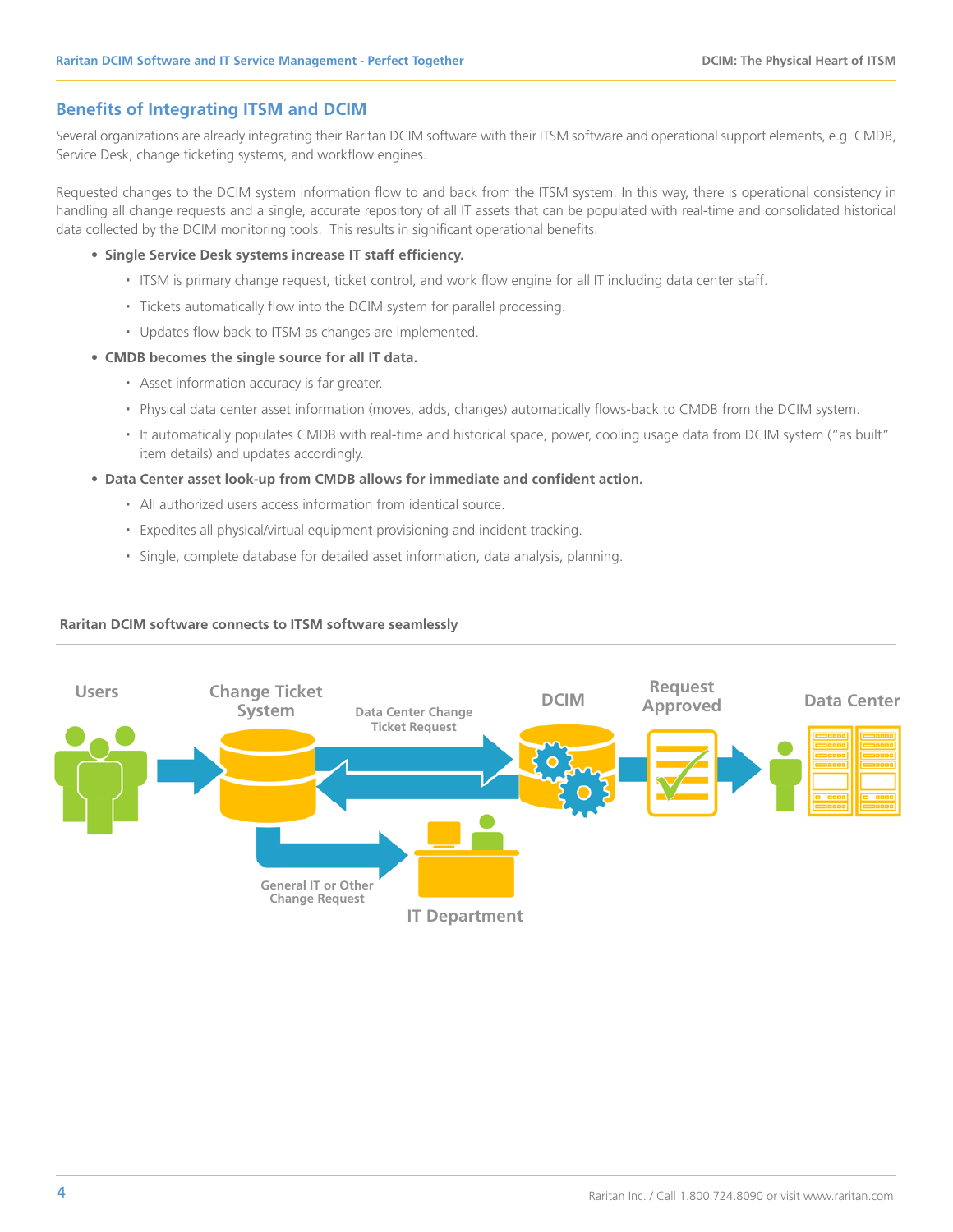## **Learn how Raritan DCIM Software can make a difference in your data center**

Used independently or in conjunction with any other IT management systems, Raritan DCIM software has brought a greater degree of control, efficiency, and confidence to hundreds of IT organizations with single or multiple data centers of all sizes.

Raritan's total DCIM solution includes open APIs to enable flow through operations that improve efficiency, accuracy, and uptime. With open APIs you can use the tools you are most familiar with to integrate and meet the technical, business, and user needs of your organization.

Several organizations are already using DCIM in an integrated fashion. For example, one Raritan customer is using DCIM as the single version of truth for data center configuration information and using an IT CMDB as the single point of truth for IT service information. Used in this fashion, the data center organization now has the ability to get information that correlates data center physical information (from their Raritan DCIM solution) and IT service information (from their IT CMDB).

These integrated solutions enable efficient and positive decision-making and resource allocation. For example, if the incident management system reports an event in the San Jose data center, the combined solution ensures data center professionals are aware and enables them to immediately understand the potential impact to their business.

#### Consider the following scenario:

A company experiences two server outages: one outage to servers that are used by internal employees to upload files to a shared drive, and a second outage to a server that impacts business services for private wealth customers. Unfortunately, there are only enough resources to respond to one.

With information obtained from the DCIM-CMDB solution, data center professionals can better understand the down-the-line impact and make restoring service to the private wealth clients the priority since it would have the most positive impact to the business.

# **Summary**

While ITSM and DCIM solutions have often been used independently, these two solutions share a number of components, and in fact DCIM can be viewed as a subset of ITSM. Tying management of the physical data center to the general IT management framework helps to deliver efficiency and reliability and thereby increases the value of your data center operations.